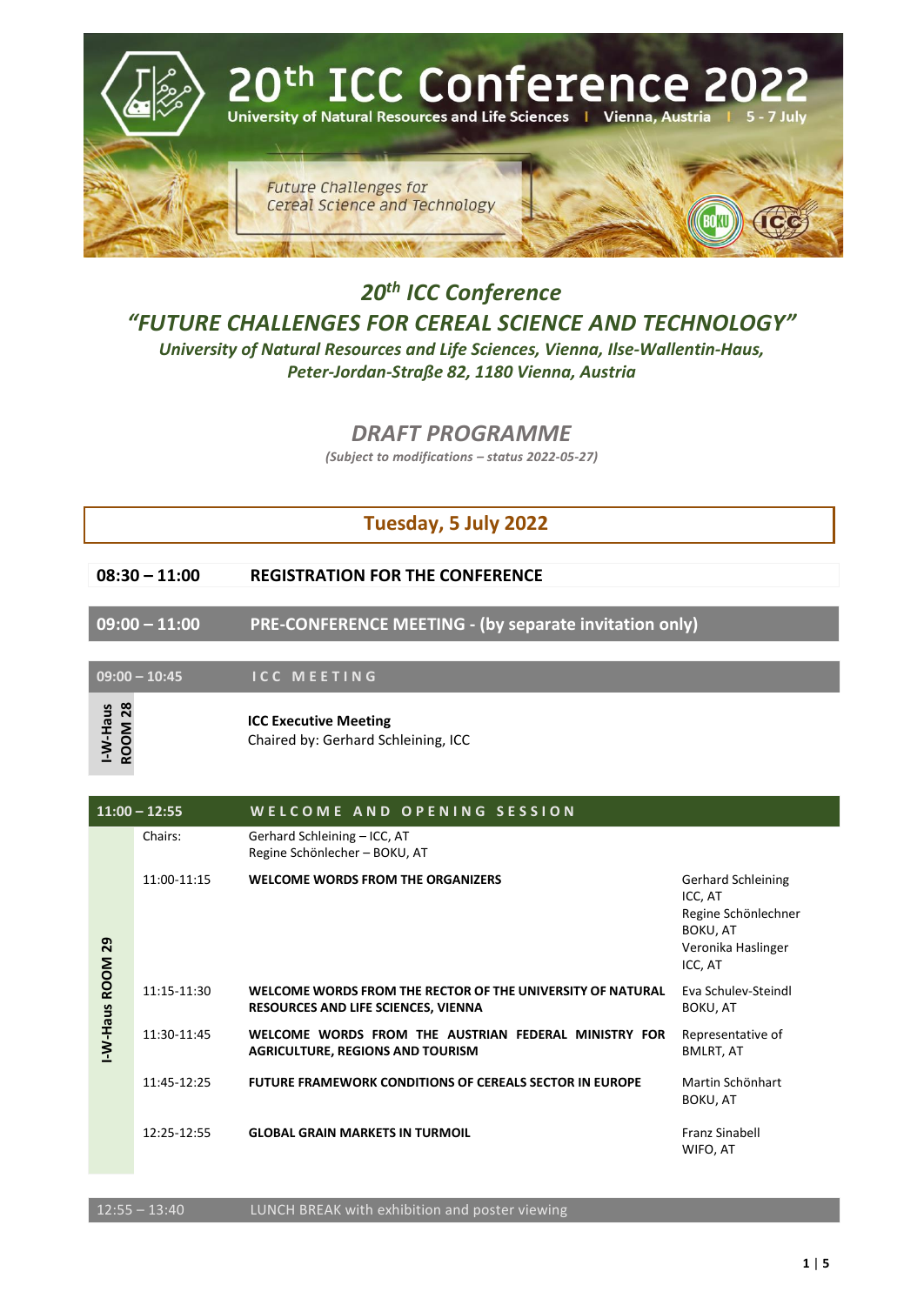

|                            | $13:40 - 14:50$ | Session 1 - CROP PRODUCTION AND AGRICULTURAL<br><b>CHALLENGES</b>                                                                                                                  |                                              |
|----------------------------|-----------------|------------------------------------------------------------------------------------------------------------------------------------------------------------------------------------|----------------------------------------------|
|                            | Chairs:         | Fred Brouns - Maastricht University, NL<br>Peter Shewry - Rothamsted Research, UK                                                                                                  |                                              |
|                            | 13:40-14:00     | INTEGRATING CROP MODELLING, PHYSIOLOGY, GENETICS AND<br><b>AID</b><br><b>CROP</b><br><b>IMPROVEMENT</b><br><b>BREEDING</b><br>TO.<br>FOR<br><b>CHANGING</b><br><b>ENVIRONMENTS</b> | Karine Chenu<br>University of Queensland, AU |
| <b>ROOM 29</b><br>sneH-W-I | 14:00-14:20     | <b>ENVIRONMENTAL</b><br><b>ON</b><br><b>PROTEIN</b><br><b>EFFECTS</b><br><b>CHANGES</b><br>OF.<br><b>COMPOSITION AND FRUCTAN CONTENT OF WHEAT GRAIN</b>                            | Stefano D'Amico<br>AGES, AT                  |
|                            | 14:20-14:30     | <b>GENOME-WIDE ASSOCIATION MAPPING IDENTIFIES COMMON</b><br><b>BUNT RESISTANCE LOCI IN A WHEAT DIVERSITY PANEL</b>                                                                 | Magdalena Ehn<br>BOKU, AT                    |
|                            | 14:30-14:40     | <b>BARLEY SELECTIVE BREEDING TO PRODUCE HIGH FRUCTAN LINES</b><br>WITH ALTERED B-GLUCAN AND STARCH MOLECULAR STRUCTURES                                                            | Shishanthi Jayarathna<br>SLU, SE             |
|                            | 14:40-14:50     | BETA-GLUCAN AND ARABINOXYLAN IN BARLEY AND WHEAT GRAINS<br>DEPENDING ON NITROGEN RATE AND CROPPING SYSTEM                                                                          | Evelin Loit<br>EMU, EE                       |

|                | $14:50 - 15:55$ | Session 2a - GRAIN NUTRITION AND HEALTH                                                                                                                                             |                                                 |
|----------------|-----------------|-------------------------------------------------------------------------------------------------------------------------------------------------------------------------------------|-------------------------------------------------|
|                | Chairs:         | Fred Brouns - Maastricht University, NL<br>Peter Shewry - Rothamsted Research, UK                                                                                                   |                                                 |
| <b>ROOM 29</b> | 14:50-15:20     | <b>CONSUMER TRENDS AND THEIR IMPACT ON THE FOOD AND CEREAL</b><br><b>MARKET</b>                                                                                                     | Rainer Haas<br>BOKU. AT                         |
| -W-Haus        | 15:20-15:35     | THE "WELLONWHEAT?" PROJECT: NEED FOR HIGHLY CONTROLLED<br><b>MATERIALS AS STARTING BASE</b>                                                                                         | <b>Fred Brouns</b><br>Maastricht University, NL |
|                | 15:35-15:55     | THE "WELLONWHEAT?" PROJECT: COMPARISON OF "ANCIENT"<br><b>PROCESSED</b><br><b>USING</b><br><b>WHEATS</b><br>YEAST<br>AND<br><b>MODERN</b><br><b>AND</b><br><b>SOURDOUGH SYSTEMS</b> | Peter Shewry<br>Rothamsted Research, UK         |

15:55 – 16:25 COFFEE BREAK with exhibition and poster viewing

|                                | $16:25 - 18:25$ | Session 2b - GRAIN NUTRITION AND HEALTH                                                                                                             |                                                         |
|--------------------------------|-----------------|-----------------------------------------------------------------------------------------------------------------------------------------------------|---------------------------------------------------------|
|                                | Chairs:         | Valentina Narducci - CREA, IT<br>Jan de Vries - Nutrition Solutions, NL                                                                             |                                                         |
|                                | 16:25-16:45     | WHOLE GRAINS - NEW DEFINITIONS AND THE ROLE OF FIBRES AND<br><b>OTHER BIOACTIVE COMPOUNDS</b>                                                       | Jan Willem van der Kamp<br>TNO, NL                      |
| 29                             | 16:45-17:05     | COMMUNICATING WHOLE GRAIN CONTENT TO CONSUMERS:<br>WHAT THE LATEST RESEARCH TELLS US                                                                | Caroline Sluyter<br>Wholegrains Council, US             |
| <b>ROOM</b><br><b>SneH-W-I</b> | 17:05-17:25     | <b>HEALTHCARE COST SAVINGS ASSOCIATED WITH INCREASED WHOLE</b><br><b>GRAIN CONSUMPTION</b>                                                          | Kevin Miller<br>General Mills, US                       |
|                                | 17:25-17:45     | <b>WHICH</b><br><b>FOOD</b><br><b>POLICIES</b><br><b>PROMOTE</b><br><b>WHOLE</b><br><b>GRAIN</b><br>TO.<br><b>CONSUMPTION?</b>                      | <b>Gabriel Masset</b><br>Nestlé, CH                     |
|                                | 17:45-18:05     | <b>MEASUREMENT OF STARCH IN CEREAL AND FOOD PRODUCTS</b>                                                                                            | <b>Barry McCleary</b><br>FiberCarb Consultants, IE      |
|                                | 18:05-18:25     | <b>DEVELOPMENT</b><br><b>RESISTANT</b><br><b>STARCH</b><br><b>FROM</b><br>OF<br><b>RICE</b><br>AND<br><b>EVALUATION OF ITS BIOACTIVE PROPERTIES</b> | Anil Kumar Anal<br>Asian Institute of<br>Technology, TH |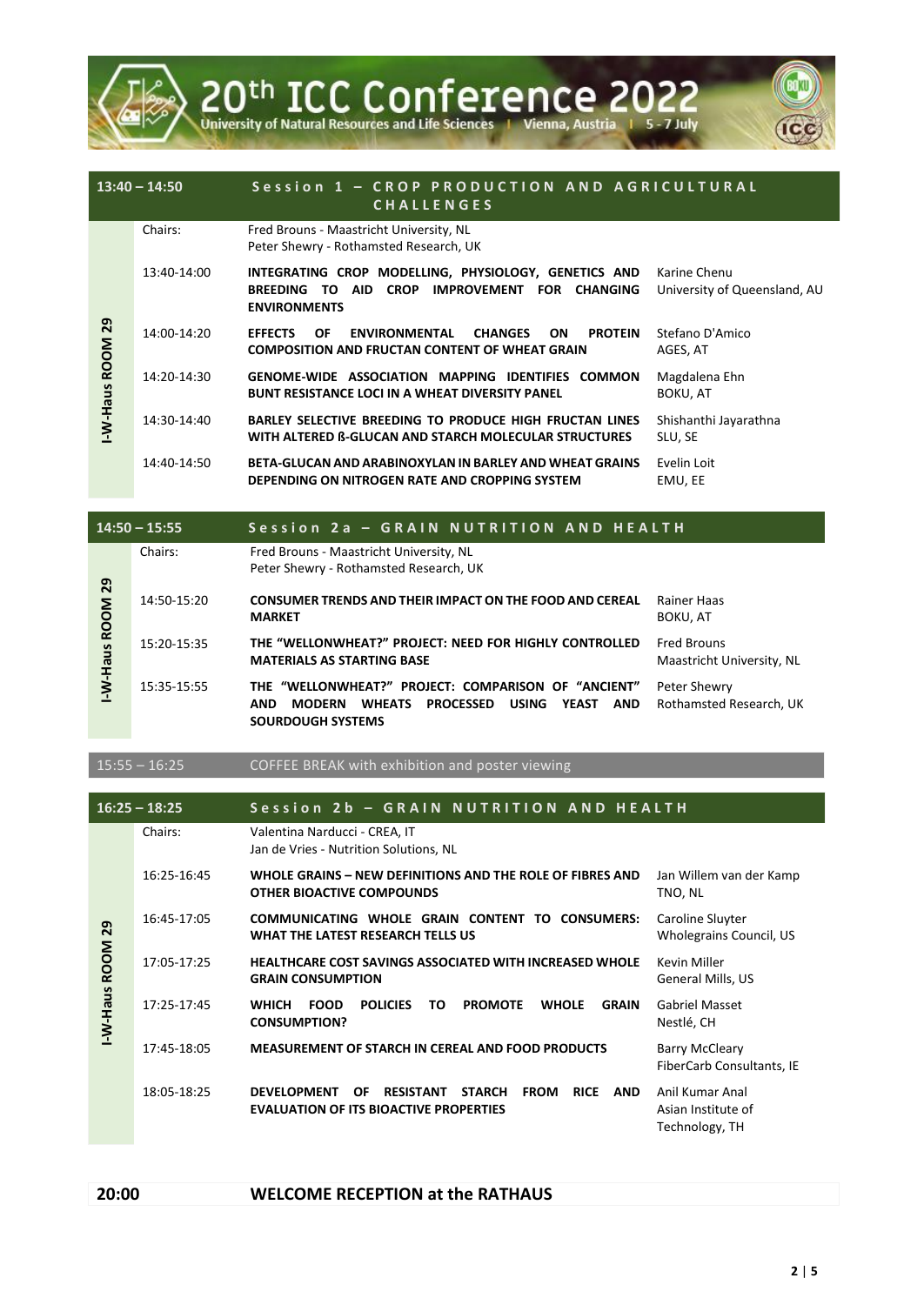

## **Wednesday, 6 July 2022**

| Chairs:<br>Regine Schönlechner - BOKU, AT<br>Denisse Bender - BOKU, AT<br>08:25-08:45<br>DOES GLUTEN STIMULATE WEIGHT GAIN?<br><b>Fred Brouns</b><br>29<br>Maastricht University, NL<br><b>ROOM</b><br>Wafa Allouch<br>08:45-09:05<br>EFFECT OF ADDING LOCAL LEGUME FLOURS ON THE TEXTURE<br>AND PHYSICAL CHARACTERISTICS OF GLUTEN-FREE BISCUIT<br>National Institute of Agronomic<br>Research of Tunisia, TN<br>-W-Haus<br>Sarah Joestl<br>09:05-09:25<br><b>IDENTIFICATION</b><br><b>OF</b><br><b>REDUCTION</b><br><b>STRATEGIES</b><br><b>FOR</b><br>AMYLASE/TRYPSIN-INHIBITORS<br>(AITS)<br>IN<br><b>FOODS:</b><br>KIT, DE<br>DEVELOPMENT OF A LC-MS/MS METHOD<br>09:25-09:45<br>HEALTH BENEFITS OF PLANT FIBRES TO MEET THE DIETARY<br>Jürgen Sieg<br>JRS, DE<br><b>GUIDELINES</b> | $08:25 - 09:45$ | Session 2c - GRAIN NUTRITION AND HEALTH |  |
|------------------------------------------------------------------------------------------------------------------------------------------------------------------------------------------------------------------------------------------------------------------------------------------------------------------------------------------------------------------------------------------------------------------------------------------------------------------------------------------------------------------------------------------------------------------------------------------------------------------------------------------------------------------------------------------------------------------------------------------------------------------------------------------|-----------------|-----------------------------------------|--|
|                                                                                                                                                                                                                                                                                                                                                                                                                                                                                                                                                                                                                                                                                                                                                                                          |                 |                                         |  |
|                                                                                                                                                                                                                                                                                                                                                                                                                                                                                                                                                                                                                                                                                                                                                                                          |                 |                                         |  |
|                                                                                                                                                                                                                                                                                                                                                                                                                                                                                                                                                                                                                                                                                                                                                                                          |                 |                                         |  |
|                                                                                                                                                                                                                                                                                                                                                                                                                                                                                                                                                                                                                                                                                                                                                                                          |                 |                                         |  |
|                                                                                                                                                                                                                                                                                                                                                                                                                                                                                                                                                                                                                                                                                                                                                                                          |                 |                                         |  |
| $09:45 - 10:15$<br><b>COFFEE BREAK SPONSORED BY JRS</b>                                                                                                                                                                                                                                                                                                                                                                                                                                                                                                                                                                                                                                                                                                                                  |                 |                                         |  |
| $S_{\alpha}$ ccion $2$ $-$ DDOCECCINC AND CEDEAI DDODUCTS<br>$10.1E - 10.1E$                                                                                                                                                                                                                                                                                                                                                                                                                                                                                                                                                                                                                                                                                                             |                 |                                         |  |

|              | $10:15 - 12:45$ | Session 3 - PROCESSING AND CEREAL PRODUCTS                                                                          |                                                |
|--------------|-----------------|---------------------------------------------------------------------------------------------------------------------|------------------------------------------------|
|              | Chairs:         | Alessandra Marti - University of Milan, IT<br>Mario Jekle - University of Hohenheim, DE                             |                                                |
|              | 10:15-10:45     | <b>TEXTURE DESIGN OF CEREAL FOAMS BY 3D FOOD PRINTING</b>                                                           | Mario Jekle<br>University of Hohenheim, DE     |
| 29           | 10:45-11:05     | FERMENTATION DYNAMICS OF NON-CONVENTIONAL YEAST<br>STRAINS IN SWEET DOUGH AND FERMENTED PASTRY                      | Evelyne Timmermans<br>KU Leuven, BE            |
|              | 11:05-11:25     | IMPORTANCE OF THE THERMOSET GLUTEN NETWORK FOR<br><b>BREAD MACROSCOPIC PROPERTIES</b>                               | Annelien Verbauwhede<br>Dossche Mills, BE      |
| -W-Haus ROOM | 11:25-11:45     | LINKING WATER MOBILITY DURING DOUGH MIXING WITH<br><b>GLUTEN NETWORK FORMATION USING NMR</b>                        | Maude Dufour<br>INRAE / La Boulangère & Co, FR |
|              | 11:45-12:05     | YEAST (SACCHAROMYCES CEREVISIAE) FUNCTIONALITY DURING<br>THE BAKING PHASE AND OVEN SPRING                           | Mohammad Rezaei<br>Lesaffre International, FR  |
|              | 12:05-12:25     | <b>PROTEIN DISTRIBUTION ANALYSIS OF THE WHEAT ENDOSPERM</b><br>REVEALS POTENTIAL OF BRAN SELECTION FOR BREAD MAKING | <b>Wisse Hermans</b><br>KU Leuven, BE          |
|              | 12:25-12:45     | CORRELATIONS BETWEEN HMF AND EASILY DETECTABLE<br><b>BROWNING INDICES IN BREAD</b>                                  | Carola Cappa<br>University of Milan, IT        |
|              |                 |                                                                                                                     |                                                |
|              | $12:45 - 13:30$ | LUNCH BREAK with exhibition and poster viewing                                                                      |                                                |

13:30 – 14:10 Poster session

 $\bigcirc$ 

(ICC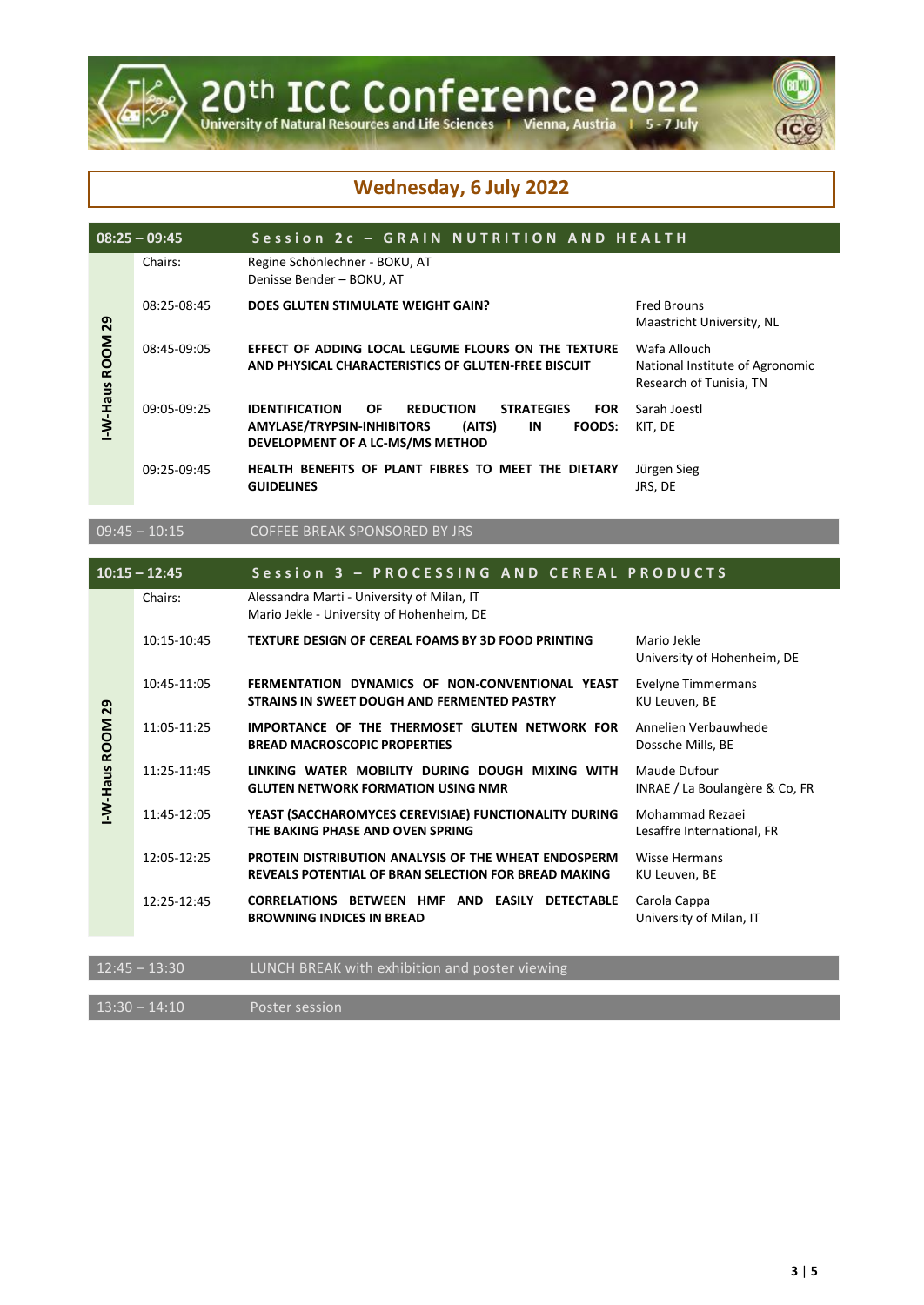

|                 | $14:10 - 16:00$ | Session 4 - GRAIN BIODIVERSITY AND FOOD SECURITY                                                                                                                                                                                     |                                                                                   |
|-----------------|-----------------|--------------------------------------------------------------------------------------------------------------------------------------------------------------------------------------------------------------------------------------|-----------------------------------------------------------------------------------|
|                 | Chairs:         | Maria Papgeorgiou - IHU, GR<br>Alessandra Fratianni - University of Molise, IT                                                                                                                                                       |                                                                                   |
|                 | 14:10-14:30     | <b>BREADS</b><br><b>AFRICAN</b><br><b>CLIMATE-RESILIENT</b><br><b>FROM</b><br><b>CROPS</b><br><b>FOR</b><br><b>IMPROVING DIETS AND FOOD SECURITY</b>                                                                                 | <b>Martijn Noort</b><br>WUR, NL                                                   |
|                 | 14.30-14.50     | EFFECT OF SORGHUM VARIETIES ON WESTERN STYLE BREAD                                                                                                                                                                                   | Rubina Rumler<br>BOKU, AT                                                         |
| -W-Haus ROOM 29 | 14:50-15:10     | <b>RESEARCH SUPPORTING THE HUMAN UTILISATION OF RYE AND OAT</b>                                                                                                                                                                      | Renáta Németh<br><b>Budapest University of</b><br>Technology and Economics,<br>HU |
|                 | 15:10-15:30     | PROCESSING OF QUINOA FOR GERM EXTRACTION AND ITS<br>APPLICATION IN DEVELOPMENT OF GERM ENRICHED PASTA                                                                                                                                | Amrita Ray<br>CSIR-CFTRI, IN                                                      |
|                 | 15:30-15:40     | <b>EVALUATION OF THE SHELF LIFE OF GLUTEN-FREE COUSCOUS FROM</b><br><b>GERMINATED QUINOA</b>                                                                                                                                         | Pedro Maldonado<br>Escuela Politécnica Nacional,<br>EC                            |
|                 | 15:40-15:50     | BAKING QUALITY OF ORGANIC HETEROGENEOUS MATERIAL AND<br><b>VARIETY MIXTURES: MUCH MORE THAN FLOUR BLENDS</b>                                                                                                                         | Amaury Beaugendre<br>Université Libre de Bruxelles,<br><b>BE</b>                  |
|                 | 15:50-16:00     | <b>INFLUENCE</b><br><b>OF</b><br><b>AGRONOMIC</b><br><b>PRACTICES</b><br><b>ON</b><br><b>ANTIOXIDANT</b><br><b>COMPOUNDS</b><br><b>PIGMENTED</b><br><b>WHEAT</b><br><b>AND</b><br><b>TRITORDEUM</b><br><b>OF</b><br><b>CULTIVARS</b> | Claudia Sardella<br>University of Turin, IT                                       |

|                  | $16:00 - 16:30$ | <b>COFFEE BREAK with exhibition and poster viewing</b>                                                                                                                          |                                                      |
|------------------|-----------------|---------------------------------------------------------------------------------------------------------------------------------------------------------------------------------|------------------------------------------------------|
|                  | $16:30 - 18:10$ | Session 5 - PROCESSING AND CEREAL PRODUCTS                                                                                                                                      |                                                      |
|                  | Chairs:         | Sarah Joestl - KIT, DE<br>Luc Saulnier - INRAE, FR                                                                                                                              |                                                      |
|                  | 16:30-16:50     | PLANT-BASED MEAT ALTERNATIVES AND ULTRASONICS AS AN<br>ONLINE TOOL TO CONTROL THEIR PHYSICAL QUALITY                                                                            | Filiz Köksel<br>University of Manitoba, CA           |
| I-W-Haus ROOM 29 | 16:50-17:10     | HIGH MOISTURE EXTRUSION OF PULSES FOR THE PRODUCTION OF<br><b>MEAT ANALOGUES</b>                                                                                                | Andrea Bresciani<br>University of Milan, IT          |
|                  | 17:10-17:30     | <b>OF</b><br><b>HIGH-PRESSURE</b><br><b>ULTRASOUND</b><br><b>APPLICATION</b><br><b>AND</b><br>TECHNOLOGIES FOR LEGUME PROTEINS AS WALL MATERIAL IN<br><b>MICROENCAPSULATION</b> | Kandi Sridhar<br>INRAE, FR                           |
|                  | 17:30-17:50     | EFFECT OF SELECTED PHENOLIC ACIDS ON THE BEHAVIOUR OF<br><b>MODEL DOUGH AND GLUTEN STRUCTURE</b>                                                                                | Agnieszka Nawrocka<br>Polish Academy of Sciences, PL |
|                  | 17:50-18:10     | DRY HEAT TREATED FLOUR, CONCEPT AND APPLICATION IN A<br><b>SPONGE CAKE</b>                                                                                                      | Alejandra Velasquez Barillas<br>Oniris, FR           |
|                  |                 |                                                                                                                                                                                 |                                                      |

**19:30 NETWORKING DINNER on the Danube cruise**